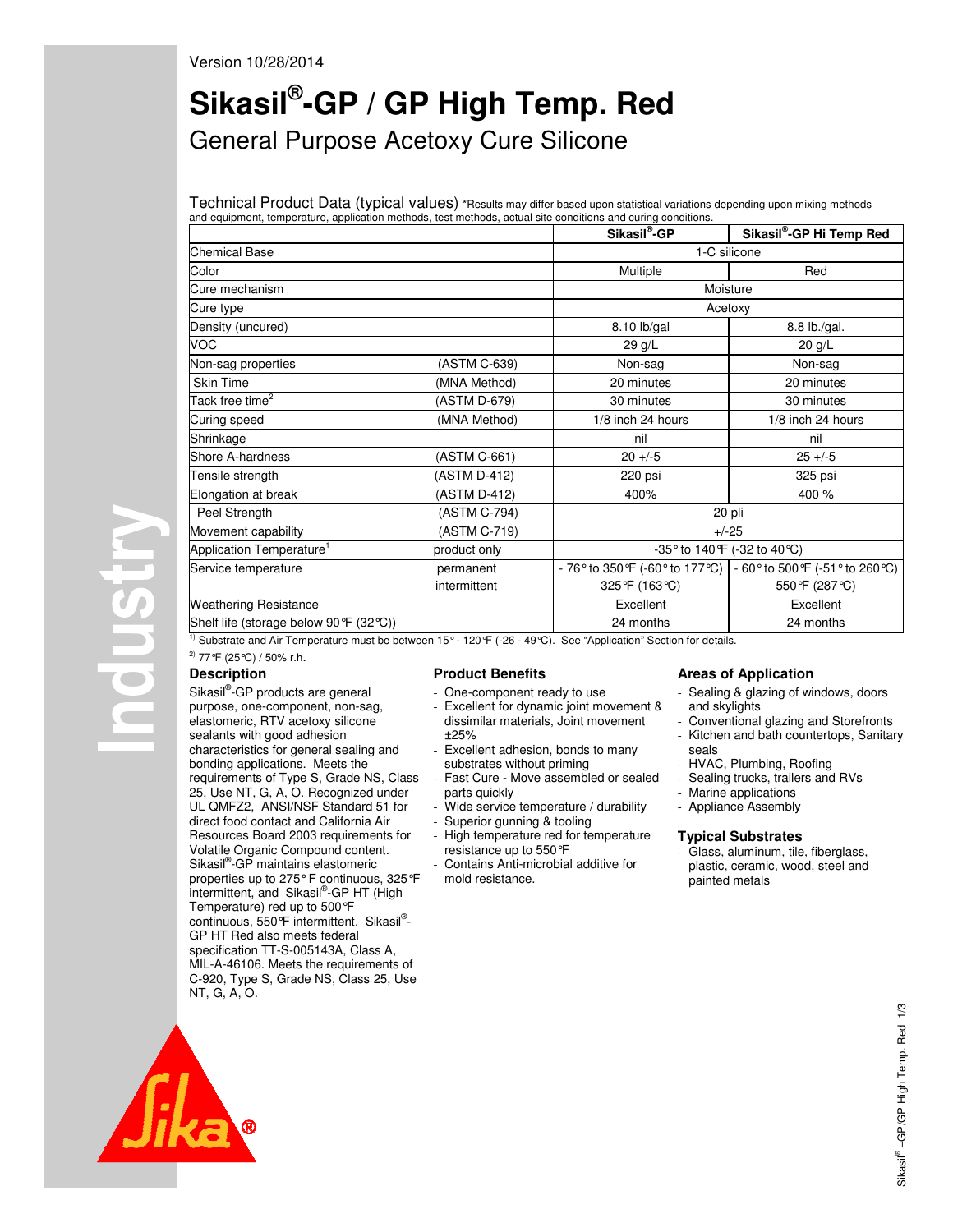# **Coverage**

Cartridge: Approximately 12.2 linear ft. (3.7 lin. m) for  $\frac{1}{2}$  x  $\frac{1}{4}$  in (13 x 6 mm) bead**.** 

# **Cure Mechanism**

Sikasil<sup>®</sup>-GP cures by reaction with atmospheric moisture. At low temperatures the water content of the air is lower and the curing reaction proceeds more slowly (see diagram below).



#### **Chemical Resistance**

Sikasil<sup>®</sup>-GP is resistant to UV radiation, fresh water, seawater and proprietary aqueous cleaning agents; temporarily resistant to fuels, mineral oils, vegetable and animal fats and oils; no resistance to organic acids, concentrated mineral concentrated mineral acids, caustic solutions and solvents. The above information is offered for general guidance only. Advice on specific applications will be given on request. Contact Technical Service at **(**tsmh@sika-corp.com).

# **Method of Application**

Surface preparation

The substrate must be clean, dry, frost free, sound and free of any oils, greases or incompatible sealers, paints or coatings that may interfere with adhesion.

**POROUS SUBSTRATES** - clean by mechanical methods to expose a sound surface free of contamination.

# **NON-POROUS SUBSTRATES -** for

cleaning non-porous substrates, use two cloth cleaning method using xylene, isopropyl alcohol or an approved, clean, pure non-diluted industrial grade solvent. Allow solvent to evaporate completely prior to sealant application. Strictly follow solvent manufacturer's warnings and instructions for use.

**PRIMING** Sikasil<sup>®</sup>-GP is designed to obtain adhesion without the use of a primer; however, certain substrates may require a primer. Test by applying the

Further information available at: www.sikausa.com



Sika Corporation Industry Products 30800 Stephenson Highway Madison Heights, MI 48071 **MADE IN USA** 

sealant and/or primer sealant combination to confirm results and proposed application methods. Refer to Technical Data Sheet for primers **Sika® Aktivator® -205 or Sikasil**® **-2100** available at www.sikausa.com or contact Technical Service for additional information at **(**tsmh@sika-corp.com).

#### Application

In all cases, make sure the joint design is correct. Proper joint design minimizes stresses on the sealant. Use masking tape if desired for areas adjacent to the joint to be sealed to prevent surface contamination. Apply sealant to dry, clean surfaces. An air operated or hand operated cartridge gun may be used. Do not break cartridge seal until just before use. Surfaces should be dried before the sealant is applied. Normally sealant skins in 10 minutes, dries to touch in 1 hour, bonds in 24 hours and fully cures in 7 days dependant on temperature and humidity.

This product is suitable for bulk dispensing straight from drums or pails by means of a pneumatic or hydraulic pump system. For recommendations on selecting and setting up a suitable pump system please contact our Technical Service Department at (tsmh@sikacorp.com).

## **Expansion Joint**

Apply using caulking gun, dispensing equipment or trowel. Use sufficient quantity of adhesive to one or both substrates to provide designed contact area.

## **Adhesive Joint**

Apply using professional caulking gun. Do not open product container until preparation work has been completed. Apply sealant using consistent, positive pressure to force sealant into the joint. Tool sealant to create a concave joint shape and ensure maximum adhesion. Dry tooling is recommended.

#### Tooling and finishing

Tool joint, if necessary, and remove masking tape. Tooling should be completed in one continuous stroke. Tool immediately after sealant is applied and before a skin begins to form. Dry tool - do not use soap, water or oil as a tooling aid. Remove masking tape immediately after tooling is completed. Complete Tooling of product within 5 minutes of sealant application.

#### Removal

Uncured Sikasil®-GP may be removed from tools and equipment with solvents such as isopropyl alcohol or xylene if cleaned before sealant has begun to<br>cure. Strictly follow solvent cure. Strictly follow solvent manufacturer's instructions for use and warning statements. Once cured, the material can only be removed mechanically. Hands and exposed skin should be washed with soap and water immediately after use. Do not use solvents on skin!

#### **Overpainting**

Sikasil<sup>®</sup>-GP cannot be overpainted.

#### **Limitations**

- Sikasil®-GP Hi Temp Red product does not contain anti-microbial additive
- Test substrates for adhesion
- characteristics and acceptability Certain substrates may require a
- primer. Do not allow sealant to come in contact with solvent during cure.
- Not intended for long term water immersion.
- Sealant may be applied below freezing temperatures if substrates are completely dry, frost free and clean.
- Maximum depth of sealant must not exceed 1/2 inch; minimum depth 1/8 inch.
- Do not apply to surfaces that will be painted.
- Do not apply to substrates that bleed oil, plasticizers or solvent.
- May stain porous substrates such as natural stone. Test before use.
- Do not apply to damp or wet substrates.
- Do not apply to surfaces sensitive to corrosion by acetic acid or vapors.
- Lower temperature and humidity will extend tack free and cure rates. Allow treated wood to age 6 months
- before application.
- Not intended for structural glazing
- Not for use in sealing insulating glass
- Test sensitive substrates, such as mirror backings for compatibility before use.

# **WARNING: IRRITANT, SENSITIZER.**

Contains Ethyltriacetoxysilane (CAS: 17689-77-9) and Methyltriacetoxysilane (CAS: 4253-34-3). Direct eye contact may cause irritation. May cause skin and respiratory irritation. May cause drowsiness. May cause vomiting. When heated, product can form formaldehyde vapors. Formaldehyde is a potential cancer hazard, a known skin and respiratory sensitizer, and an irritant to





–GP/GP High Temp. Red 2 / 3 Red -GP/GP High Temp. ® Sikasil

ო  $\tilde{a}$